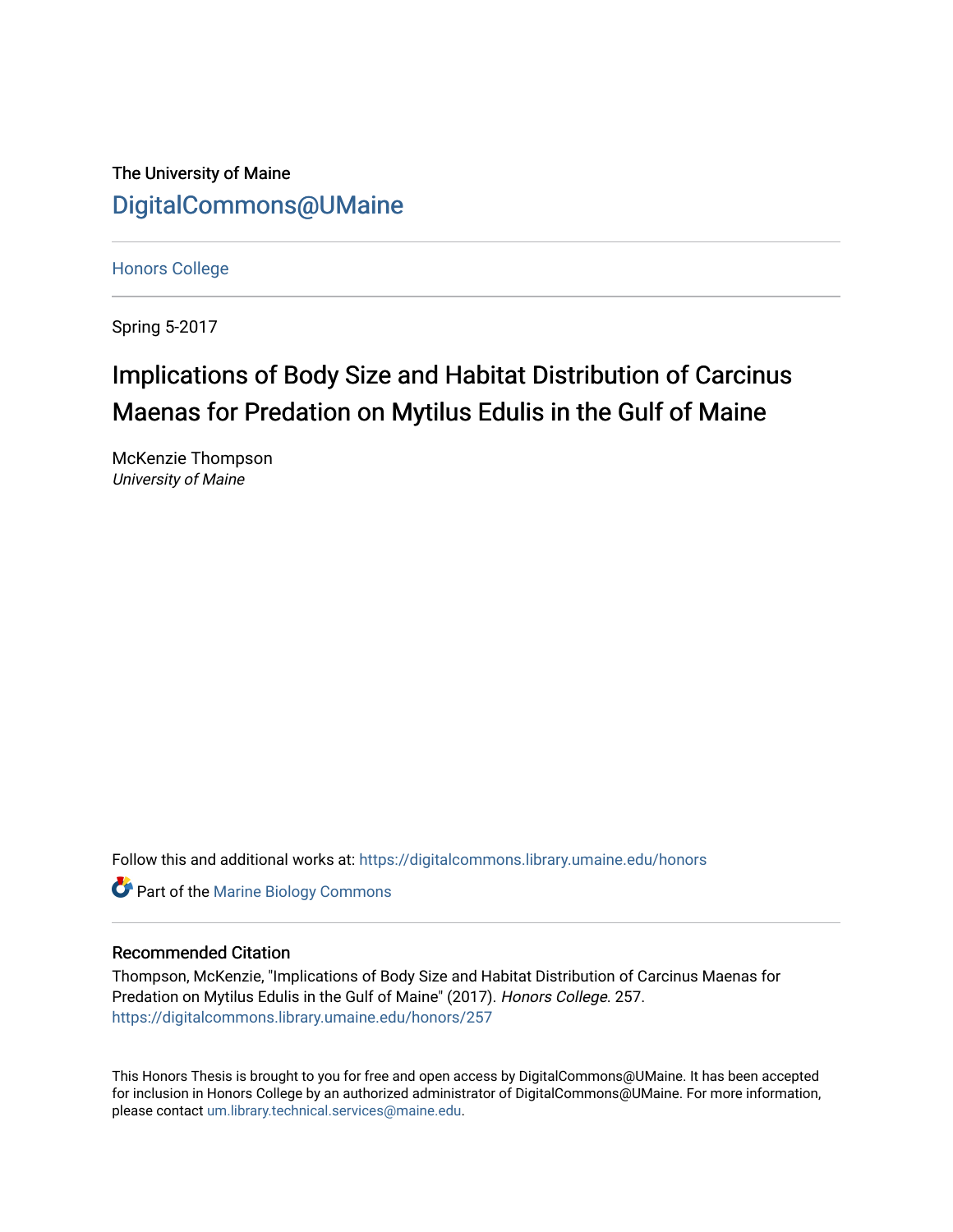# IMPLICATIONS OF BODY SIZE AND HABITAT DISTRIBUTION OF *CARCINUS MAENAS* FOR PREDATION ON *MYTILUS EDULIS* IN THE GULF OF MAINE

by

McKenzie R. Thompson

A Thesis Submitted in Partial Fulfillment of the Requirement for a Degree with Honors (Marine Science)

The Honors College

University of Maine

May 2017

Advisory Committee:

Gordon Bromley, Research Assistant Professor School of Earth and Climate Sciences and Climate Change Institute Paul Rawson, Assistant Professor of Marine Science Richard Wahle, Research Professor, School of Marine Sciences Rhian Waller, Associate Professor of Marine Science Robert S. Steneck, Professor of Marine Science, Advisor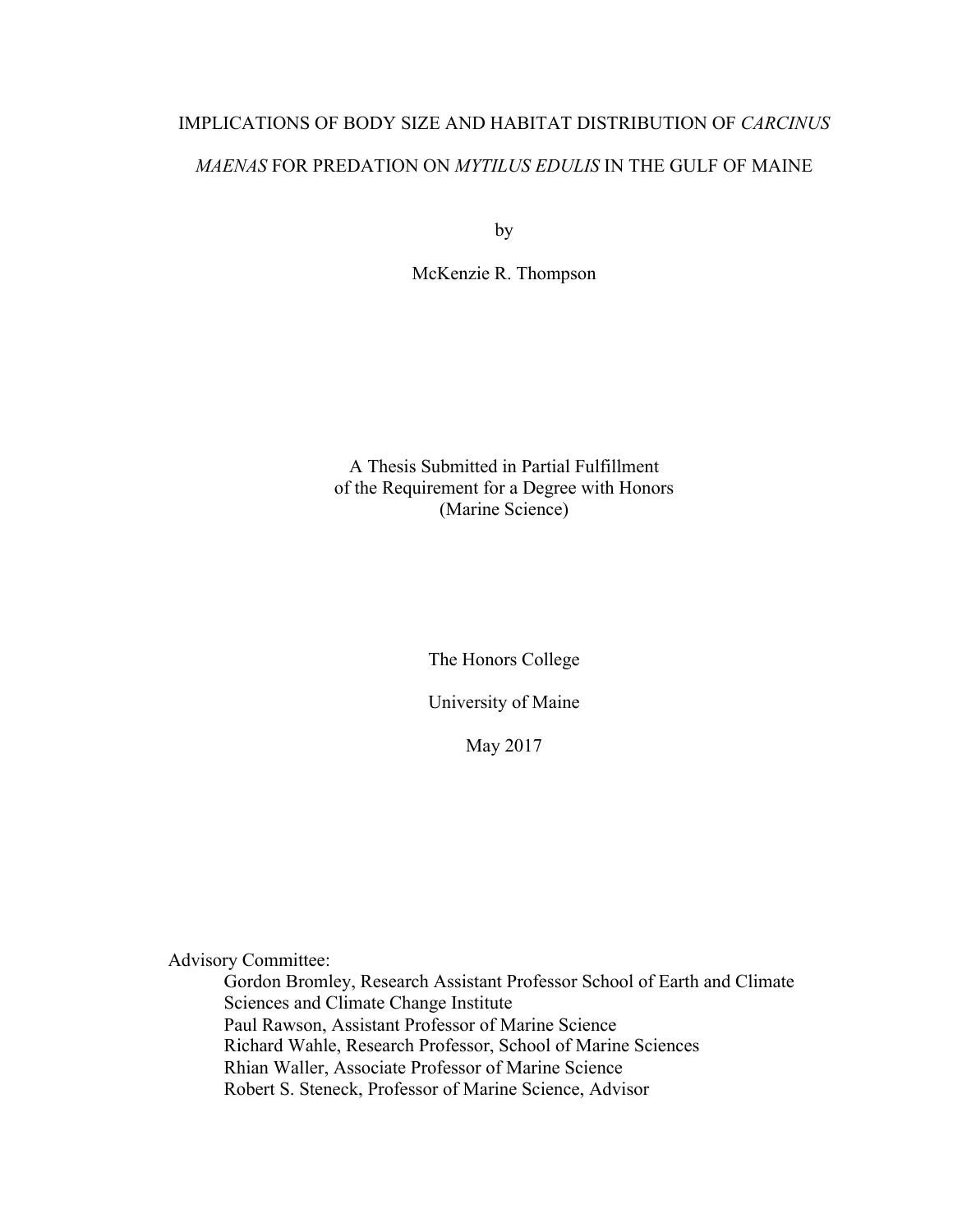## ABSTRACT

The blue mussel, *Mytilus edulis*, is a commercially important species along the Gulf of Maine. Its rapid decline in population size over the last forty years has led many researchers to question if the invasive green crab, *Carcinus maenas*, is affecting its distribution. The increase in annual mean water temperature, due to global climate change, has led many to fear an expansion of the green crab's range and an increase in population density among areas they currently inhabit. The Damariscotta River in Walpole, Maine offers a unique thermal gradient to study the effects of temperature on green crab distribution, abundance, and size. I conducted field surveys to measure the abundance and size of both *Carcinus maenas* and *Mytilus edulis* within the intertidal zone of ten sites along the river. Results showed the highest abundance of both species occurred along the outer coast at sites dominated by cobblestone habitat. Sites with the highest abundance of green crab recruits also had the highest sample size and population density. In addition to intertidal surveys, green crabs were caught off the dock at the Darling Marine Center. Size frequency data from these traps suggest larger adult green crabs can be found both within the intertidal zone and in shallow subtidal waters. Green crabs caught within the subtidal and intertidal zone at the Darling Marine Center were used to conduct feeding trials to study the feeding capabilities, rates, and limitations of green crabs on blue mussels. Results showed that mussels 25 mm or greater are immune to green crab predation from crabs with a carapace width <50 mm. Size frequency data collected on the blue mussels show that despite large mussels being relatively immune to green crab predation, they are found in historically low numbers. The increased demand of blue mussels by humans over the last century could offer one explanation for the lack of large adult mussels along the Damariscotta River.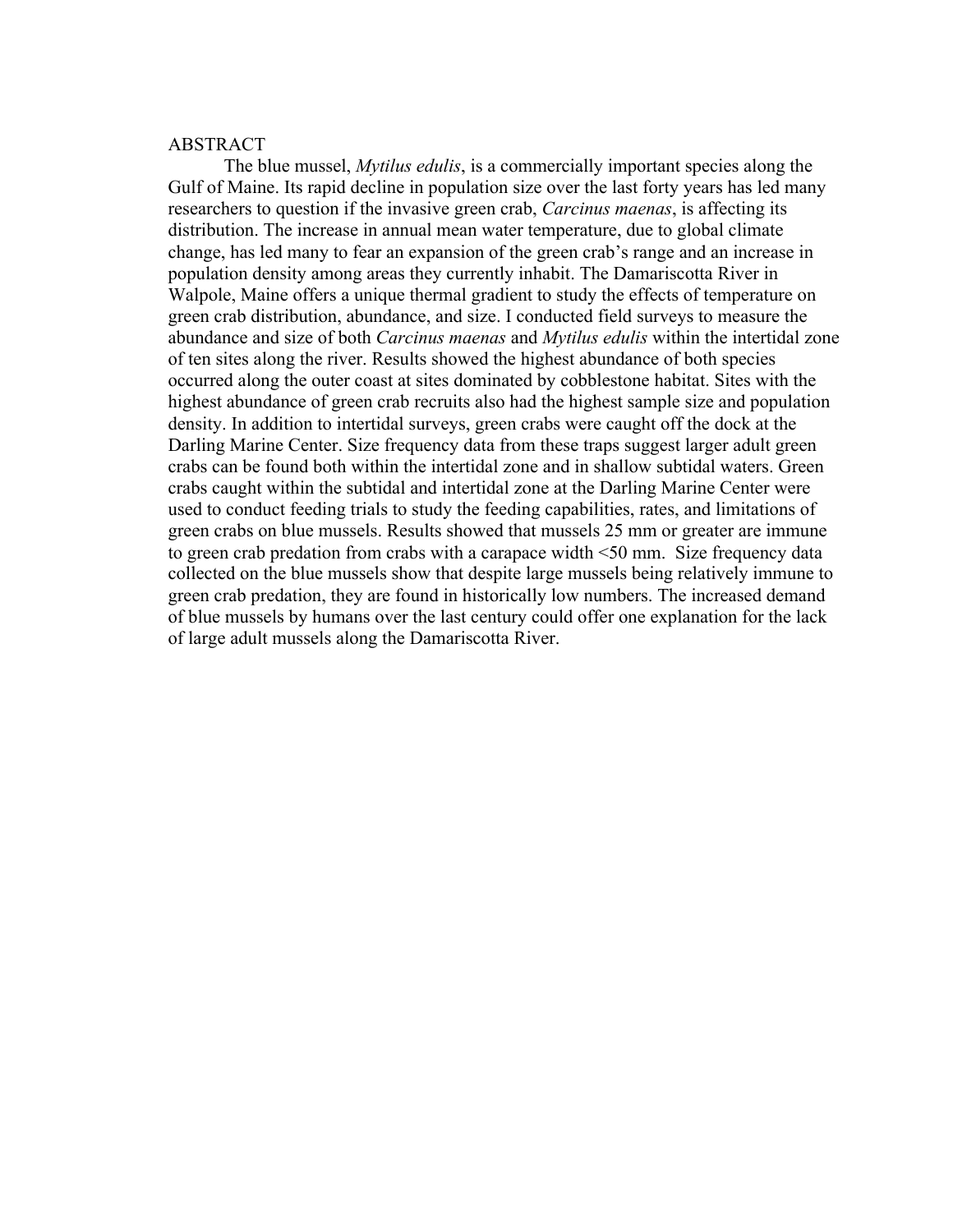© 2017 McKenzie Thompson

All Rights Reserved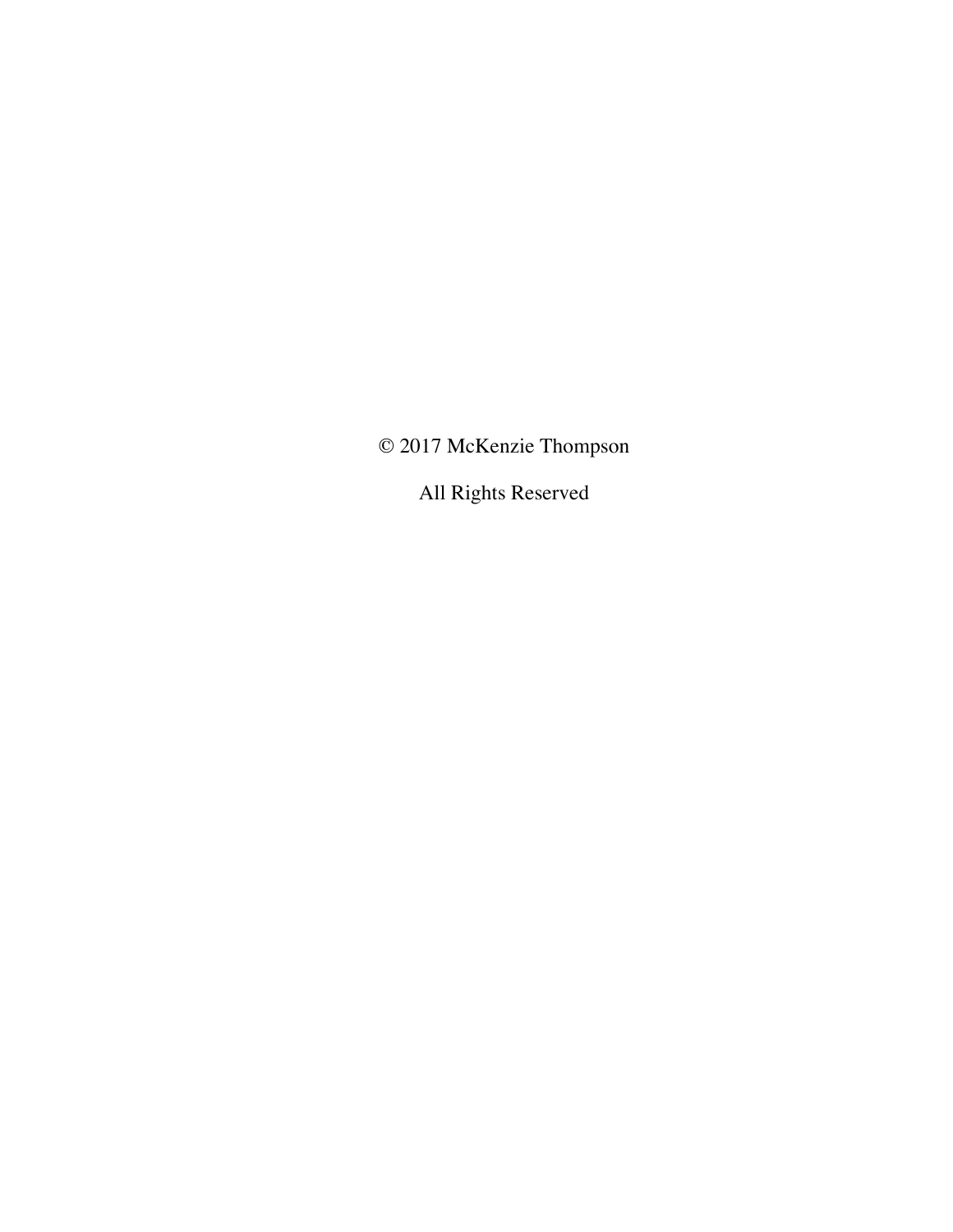| I.                | Introduction        | 1              |
|-------------------|---------------------|----------------|
| П.                | Methods             | 3              |
|                   | a. Field Experiment | 3              |
|                   | b. Lab Experiment   | 3              |
| III.              | Results             | $\overline{4}$ |
| IV.               | Discussion          | 12             |
| References        |                     | 16             |
| Authors Biography |                     | 19             |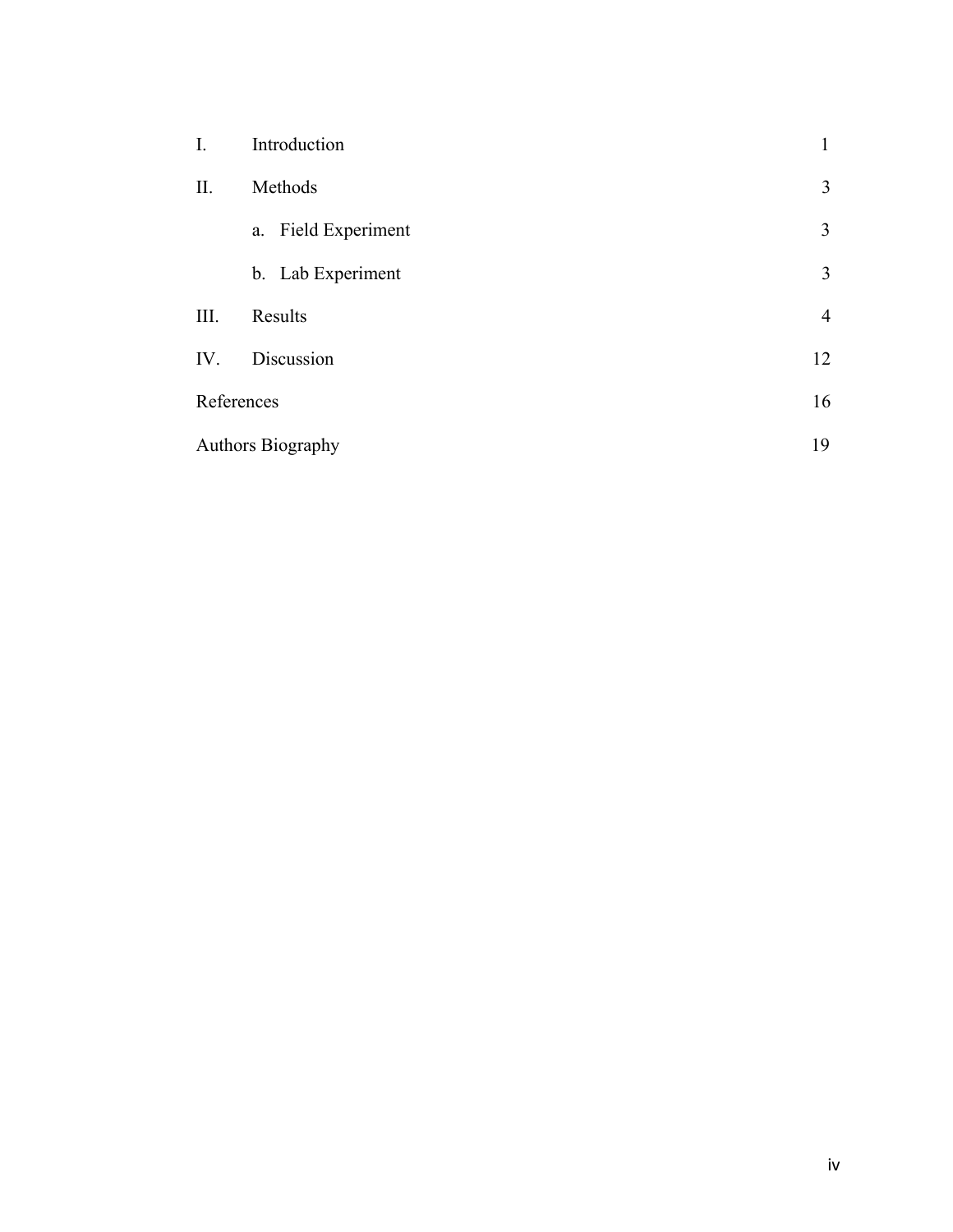## **INTRODUCTION**

*Carcinus maenas* "the European green crab," was first introduced to the eastern North Atlantic in the early 1800s. It has been ranked among the 100 'worst alien invasive species' in the world (Lowe et al., 2000) having successfully invaded the Atlantic and Pacific coasts of North and South America, as well as South Africa, Australia, and Asia (Cohen et al., 1995). *Carcinus maenas* was originally introduced to North America in 1817 near Long Island Sound, New York. In the 1980s, its range moved north through the Maritime Provinces of Canada (Roman, 2006; Blakeslee et al., 2010). Genetic analysis showed that the northward expansion was the result of a second introduction of the species from northern Europe (Roman, 2006). This species is of minor commercial importance within the United States; in fact, the major focus of this species is its importance as a potentially lethal predator to invertebrate species along the coasts it invades (Welch, 1968). After spreading throughout the Gulf of Maine, *C. maenas* preyed heavily on native shellfish species, eventually bringing about the decline of *Maya arenaria* populations (Welch, 1968; Donahue et al., 2009). Green crabs have also been blamed for the decline in commercially important shellfish industries including soft shell clams, quahogs, oysters, scallops, and mussels (Fincham, 1996). The green crab's success as a predator stems from its wide tolerance for salinity, temperature, oxygen, and habitat type. It also produces large numbers of planktonic larvae which are dispersed at all life stages (Cohen et al., 1995).

The green crabs native range encompasses a 25°C range of average sea surface temperature. Despite its wide range of thermal tolerance compared with other intertidal species, mass declines in green crab populations have been observed during periods of

1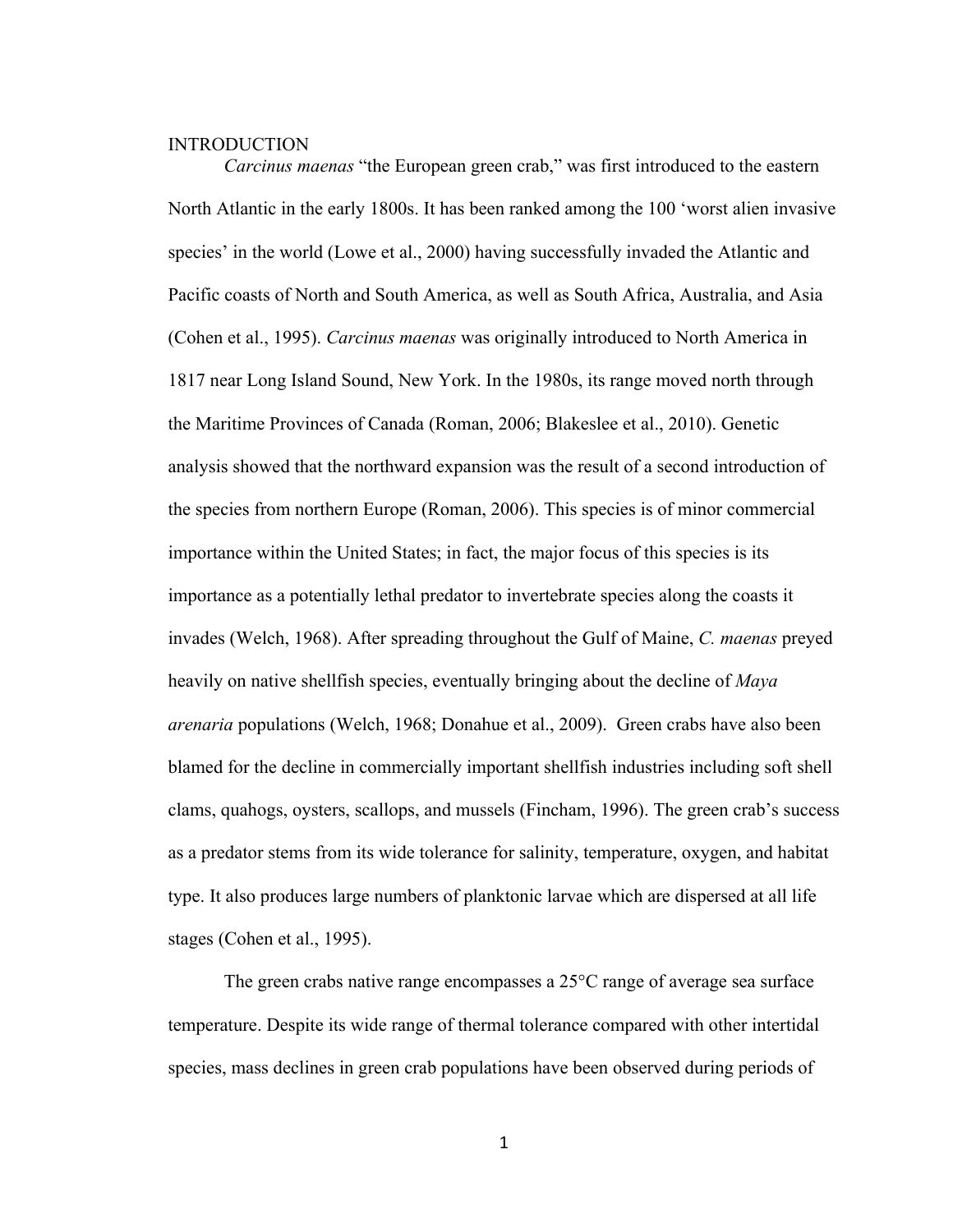severe cold (Welch, 1968). Records beginning in 1906 of mean annual water temperature suggest that the last time Maine's water warmed (the 1950s) there was an increase in green crab abundance and a decline in soft shell clams because of increased predation (Welch, 1968).

As water temperature cooled in the 1960's, trapping data showed a rapid decline in green crab populations (Welch, 1968). The increase in annual mean water temperature because of global climate change has led many people to fear an expansion of the green crab's range and an increase in population density among areas it currently inhabits.

The blue mussel, *Mytilus edulis*, is a prey species which has been shown to influence diversity and production within the intertidal communities. Since the 1970's, the blue mussel population in the Gulf of Maine has decreased by more than 60%, leading scientists to question what is causing such a rapid decline in this foundation species (Sorte et al., 2017). If green crab populations are increasing because of climate change, then it is even more important to understand the predator-prey dynamics between the two species.

The focus of this study was to determine if green crab reproduction is linked to warming water temperatures. I propose that as water temperatures increase from the coast to sites upriver, patterns of recruitment and abundance will also increase. The final part of this study focused on the feeding capabilities, rates, and limitations of green crabs on blue mussels. The purpose of this feeding experiment was to determine the size of prey eaten by green crabs, and compare the size of prey eaten in lab experiments with the size of mussels available in the green crab's critical habitat to determine if green crab predation is the cause of decline of mussels along the Damariscotta River.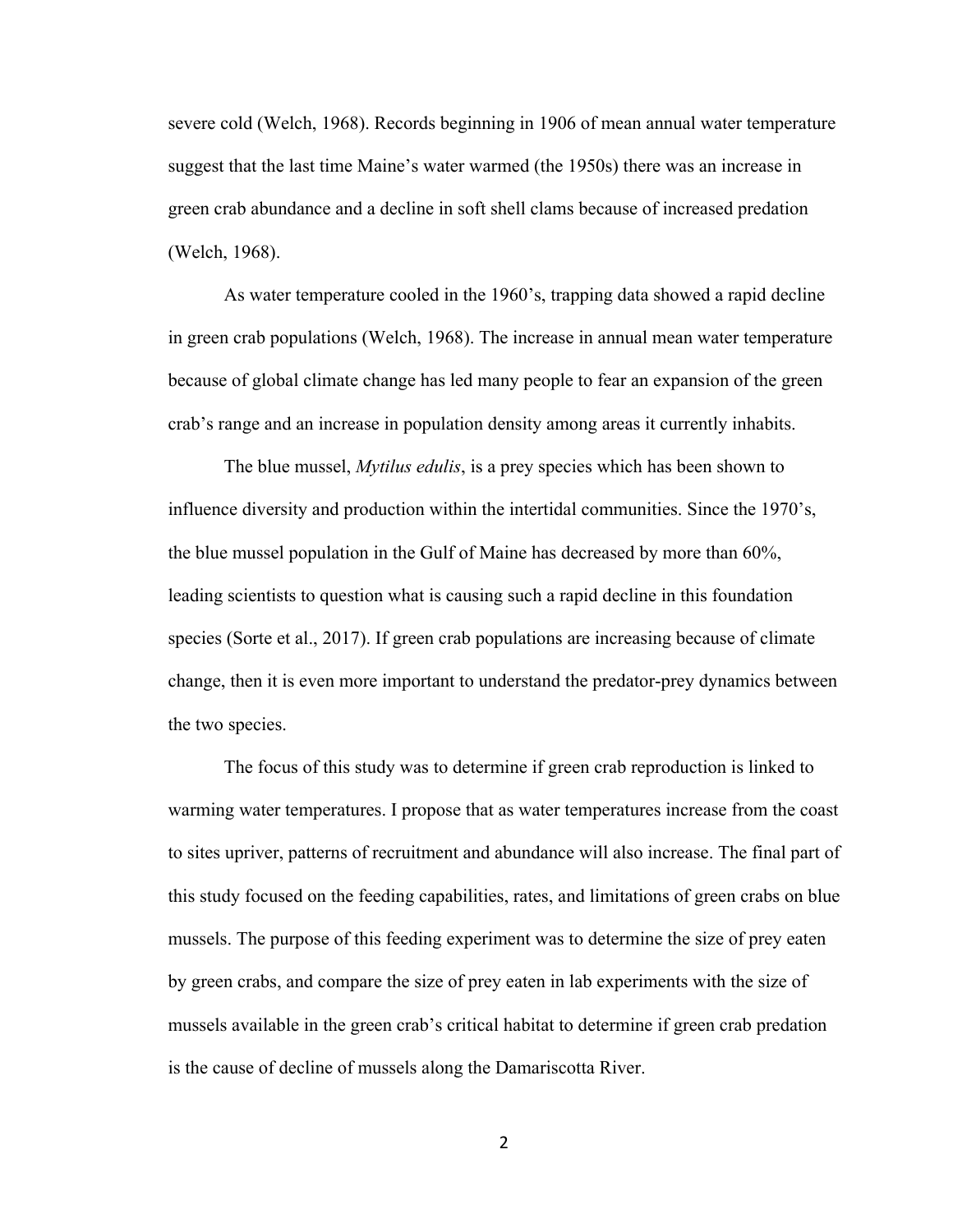## **METHODS** Field Experiment

All field experiments were conducted between September and December 2016 along the Damariscotta River in Lincoln County, Maine. Ten sites were sampled in total, with the outer coast site being Pemaquid Point, and the Damariscotta Boat Ramp the furthest inland. Ten quadrats were used to randomly survey each site for *C. maenas* and *M. edulis*. Quadrats were randomly thrown above mean low water. In each quadrat substrate, species of algae, mean low water, time, date, and latitude/longitude were recorded. Calipers were used to measure carapace width in *C. maenas* and shell length in *M. edulis*. Data was pooled for sites that were geographically close and that had similar substrate. Sites that were pooled included 29 Water St. and the bank next to the Damariscotta boat ramp and two sites on Pemaquid Point. Despite being geographically close the two sites at the Darling Marine Center were not pooled due to a difference in habitat. One site was dominated by cobblestone while the second location was dominated by *Ascophyllum nodosum*.

#### Lab Experiment

All lab experiments were conducted in the flowing seawater lab at the Darling Marine Center in Walpole, Maine, during December 2016. *Carcinus maenas* were collected from underneath the outflow of the flowing seawater lab and from a trap set off the Darling Marine Center dock. The carapace width of each crab was measured before being put into individual containers measuring 5 1/8" x 4 7/16" x 2 3/4" (small), 7 1/4" x 4 3/4" x 3 3/32" (medium), and 6 9/10" x 6 9/10" x 4" (large) depending on the size of the crab. A slight variation occurred in the size of the containers because of difference in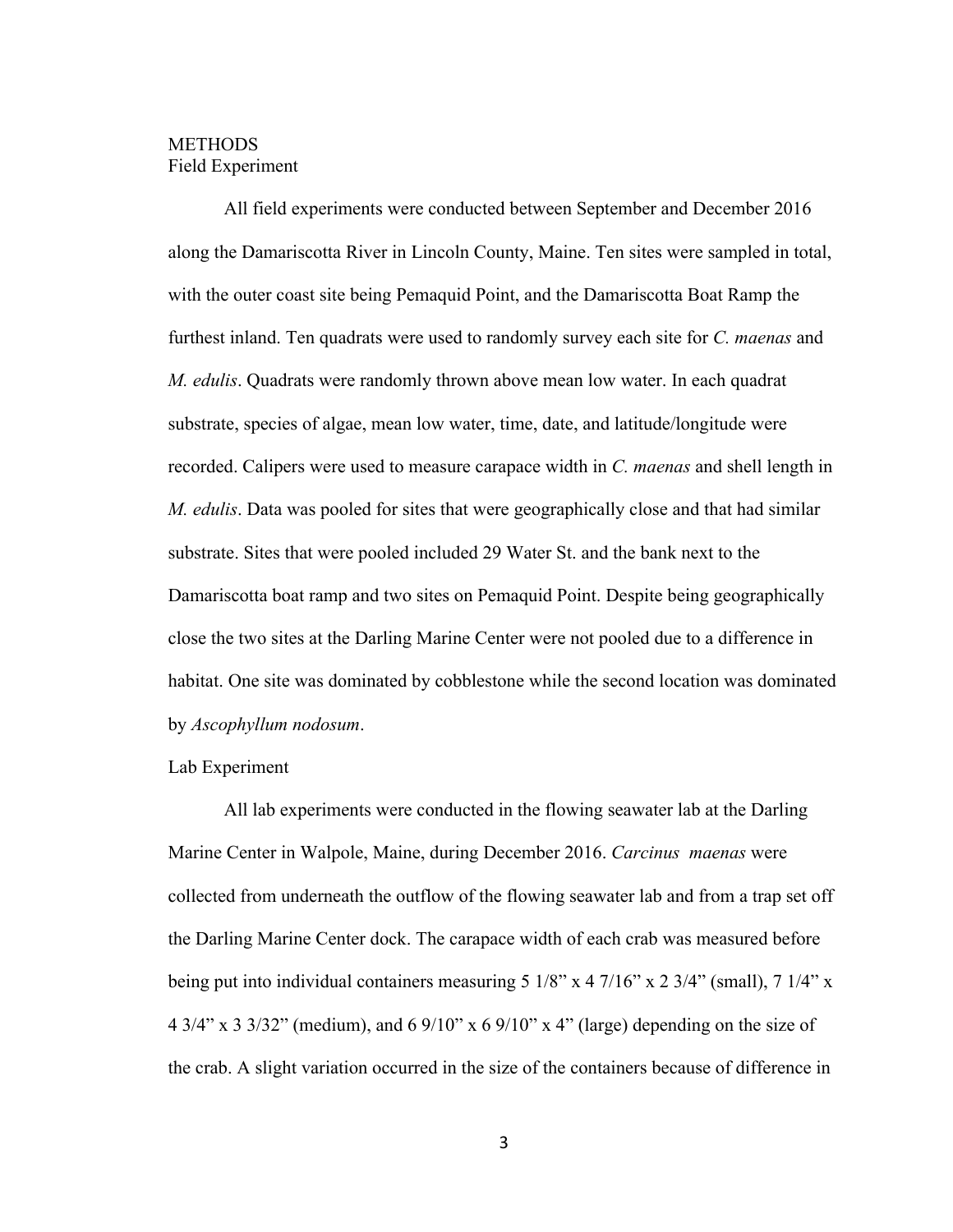manufacturing. Small openings on the sides of containers allowed constant water flow through all containers for the duration of the experiment. Crabs were starved for fortyeight hours prior to the start of any feeding trials and any crab with only one claw or which had recently molted was excluded from trials to ensure results represented the feeding capabilities of green crabs. *Mytilus edulis* were scraped from the side of the Marine Center dock and cleaned of all organisms attached to the shell before being measured and sorted according to length into three size classes. The small size class consisted of mussels <15 mm, the medium class 16-25 mm, and the largest size class >26 mm. The size classes of green crabs ranged from small <30 mm, medium 30-50 mm, and large >50 mm. Containers were placed into a larger flowing seawater tank in which water was held at 10°C using Aqueon submersible heaters for the duration of the experiment. During Trial 1, a mussel from the smallest size class was placed into every container with a crab. Once the mussel was consumed, a mussel from the next size class replaced it. If a mussel remained untouched for twenty-four hours it was recorded as not being consumed and the crab was given a mussel from the next size class. Experiments were checked hourly during the day and every four hours at night for three full days. All experiments were terminated after seventy-two hours.

## RESULTS

Size frequency distributions of *Carcinus maenas* at 10 intertidal sites on the Damariscotta River showed the highest population densities and greatest abundance of juvenile crabs at the outer coast (Figs. 1-9). *C. maenas* was found in the lowest abundance at sites closest to the head of the river (Fig. 1). Twenty quadrats were sampled across two sites resulting in a sample size  $\leq 10$  crabs, a population density of  $\leq 1$ m<sup>2</sup>, and a mean size of 17 mm. Sample size and population density of *C. maenas* was higher at

4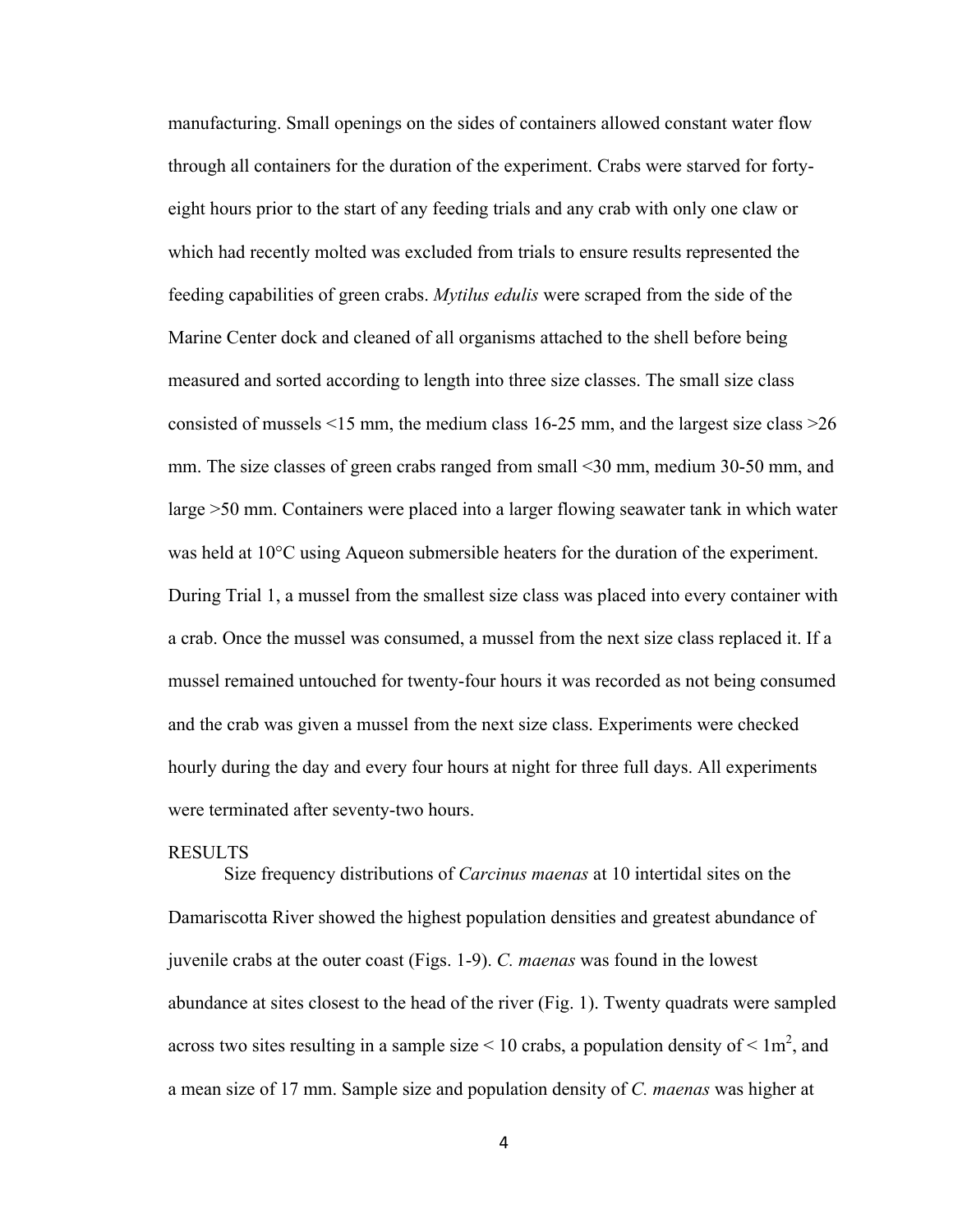Dodge point, while mean size remained at 17 mm carapace width. The largest crab recorded during field surveys was seen at Dodge point and had a carapace width of 65 mm (Fig. 3). Mean carapace width declined to  $\leq 10$  mm while the number of *C. maenas* sampled increased across the remaining sites (Figs. 4-9). The cobblestone-dominated habitat at the Darling Marine Center had a higher sample size and population density, Cobblestone dominated coastal sites such as Pemaquid Point and the Thread of life had both higher sample size and population densities of *C. maenas* when compared with the sand and boulder dominated Sand Cove (Figs. 7-9).



Figure 1. Relationship between *Carcinus maenas* population densities and mean size, shown plotted against the geographic location of sites along the Damariscotta River.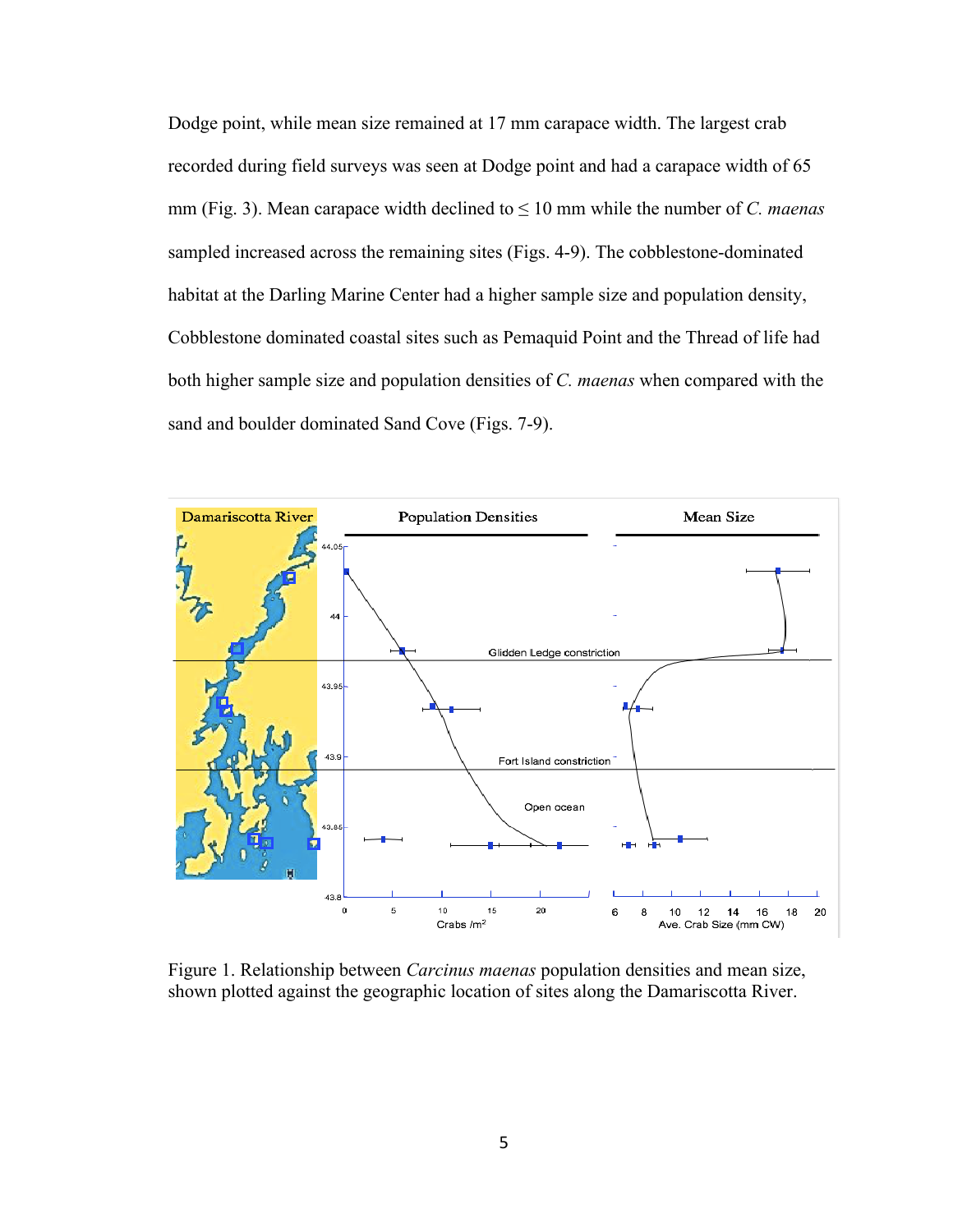

Figure 2. Size distribution of carapace width (*Carcinus maenas*) of samples collected from the intertidal zone at the downtown Damariscotta Boat ramp (44.03247, -69.53282) on 22 September, 2016, and 29 Water St, Damariscotta, (44.03123, -69.5338), 23 September, 2016.



Figure 4. Size distribution of carapace width (*Carcinus maenas*) of samples collected from the intertidal zone at the Darling Marine Center, Walpole, ME (43.93597, -69.58067) on 5 September, 2016.



Figure 3. Size distribution of carapace width



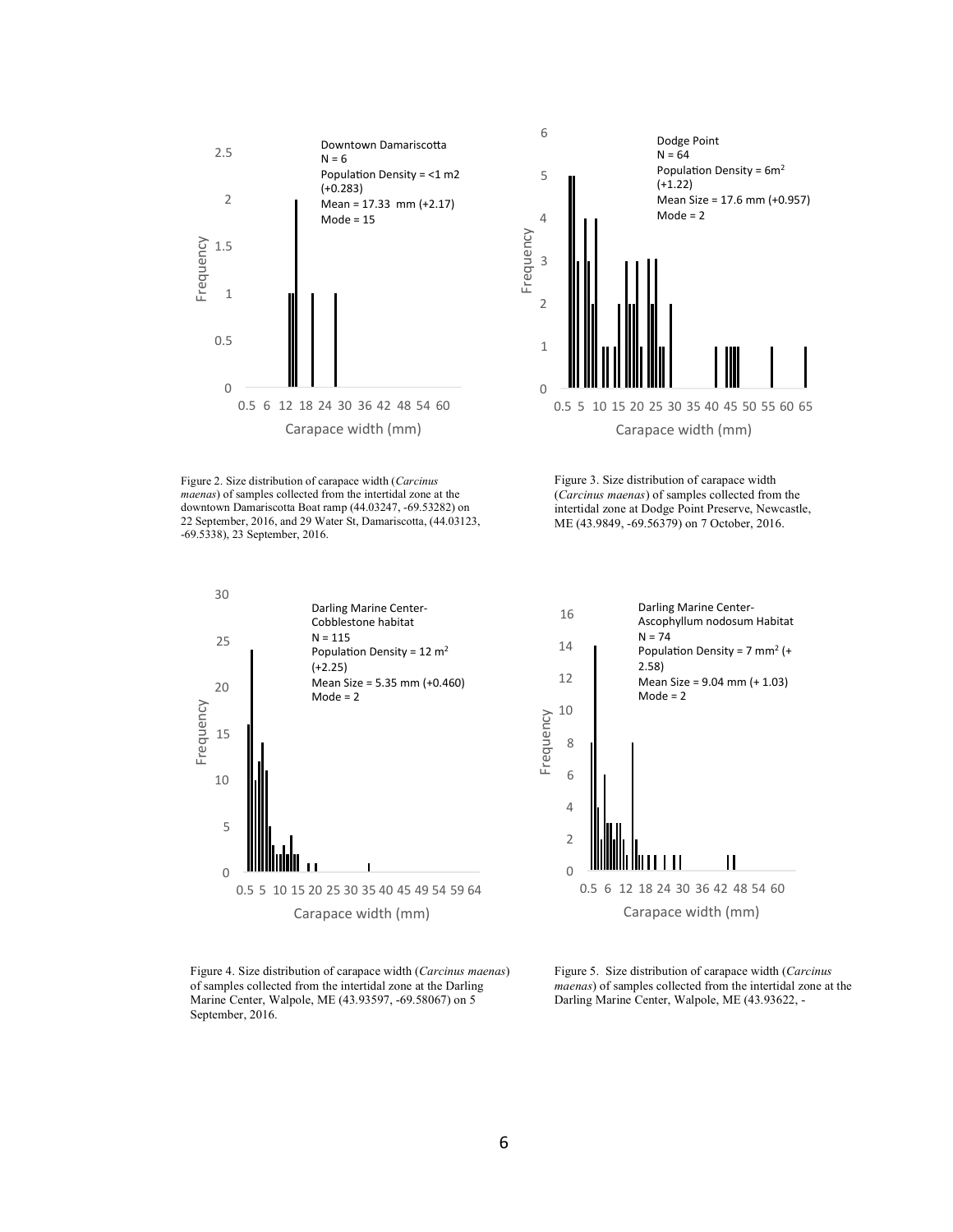

Figure 6. Size distribution of carapace width (*Carcinus maenas*) of samples collected from the intertidal zone at Lowes Cove, Walpole, ME (43.93827, -69.58233) on 15 September, 2016.





Figure 8. Size distribution of carapace width (*Carcinus maenas*) of samples collected from the intertidal zone at the Thread of Life, South Bristol, ME (43.83679, -69.5514) on 2 October, 2016.



Figure 9. Size distribution of carapace width (*Carcinus maenas*) of samples collected from the intertidal zone at Site 1 on Pemaquid Point, Pemaquid, ME (43.83526, -69.51427) on 25 September, 2016, and Site 2 on Pemaquid Point, Pemaquid, ME (43.836481, -69.515559), on 8 October, 2016.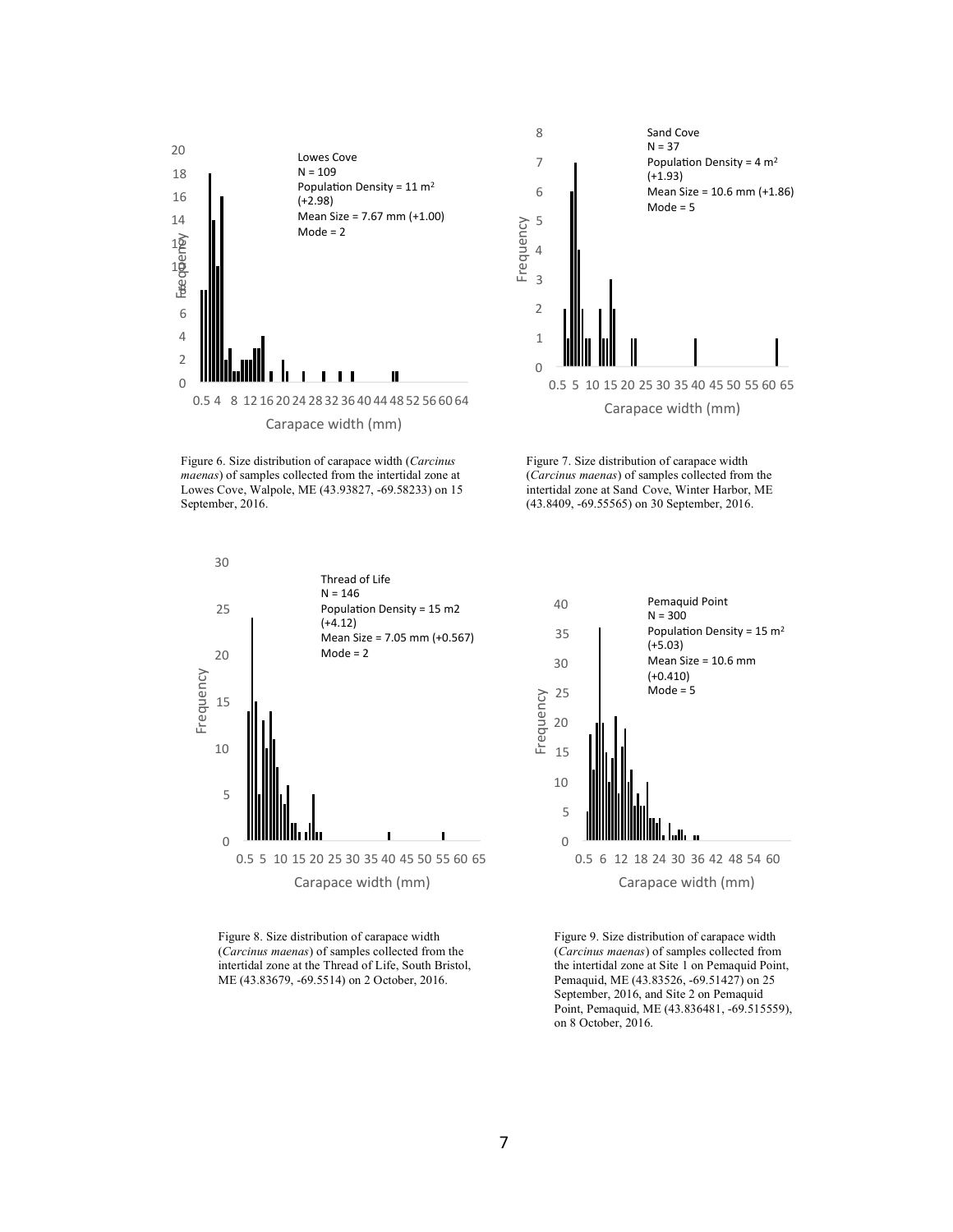*Carcinus maenas* caught for the lab-experiment using a trap off the Darling Marine Center dock had a minimum size of 65 mm carapace width, which was the largest size seen during intertidal surveys. Sample size remained low with only 11 crabs caught that could be used in feeding trials (Fig. 10). Originally, 15 crabs were collected, however, four crabs were returned before measurements could be taken because they were missing claws.



Figure 10. Size distribution of carapace width (*Carcinus maenas*) on samples collected from a wired trap set off the dock at the Darling Marine Center, Walpole, ME.

The mussel, *Mytilus edulis*, was only found at two out of ten sites. The two sites they were found at were both on Pemaquid Point. Mussels were found 1 m or higher on both boulders and flat rock at both sites. Mean size was 23.8 mm with the largest mussel being recorded at 50 mm. Fragments and broken mussel shells were found at Sand Cove and Lowes Cove, however, no live mussels were found at any sites other than Pemaquid Point (Fig. 11).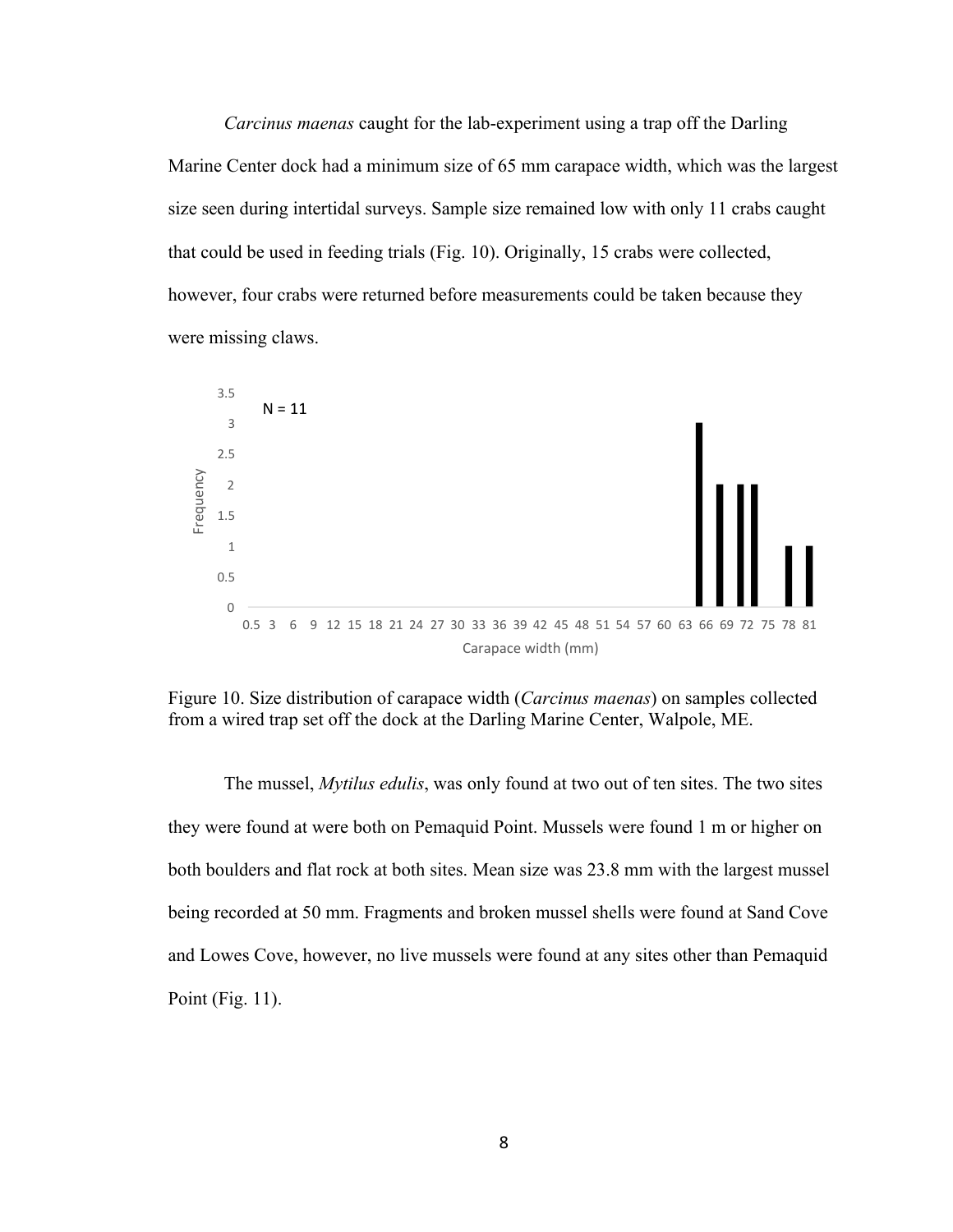

Figure 11. Size distribution of shell length (*Mytilus edulis*) of samples collected from the intertidal zone at Site 1 on Pemaquid Point, Pemaquid, ME (43.83526, -69.51427) on 11 December 2016, and Site 2 on Pemaquid Point, Pemaquid, ME (43.836481, -69.515559), on 11 December 2016.

Laboratory studies to determine the feeding capabilities and limitations of green crabs involved placing crabs from one of three size classes together with mussels from one of three size classes. Almost all (91%) of mussels <15 mm were consumed within the first 24 hours. The percentage eaten dropped to 51% for mussel's size 16-25 mm and only 11% for mussels' size >26 mm. The large chi-square statistic with 2 degrees of freedom has an associated p-value of <0.000001 which is highly significant meaning there is clear statistical evidence for a difference in the number of mussels eaten among the three size classes (Fig. 12). Crabs with a carapace width less than 40 mm took between 1-24 hours to consume both small and medium sized mussels. Crabs greater than 40 mm consumed small and medium mussels within the first five hours of introduction (Figs. 13  $\&$  14). A chi-square of 0.708 with a p-value of 0.702 is well above the threshold of 0.05 meaning the null hypothesis that the proportions of small mussels eaten are different among the three size classes of crabs cannot be rejected (Fig. 13). A chi-square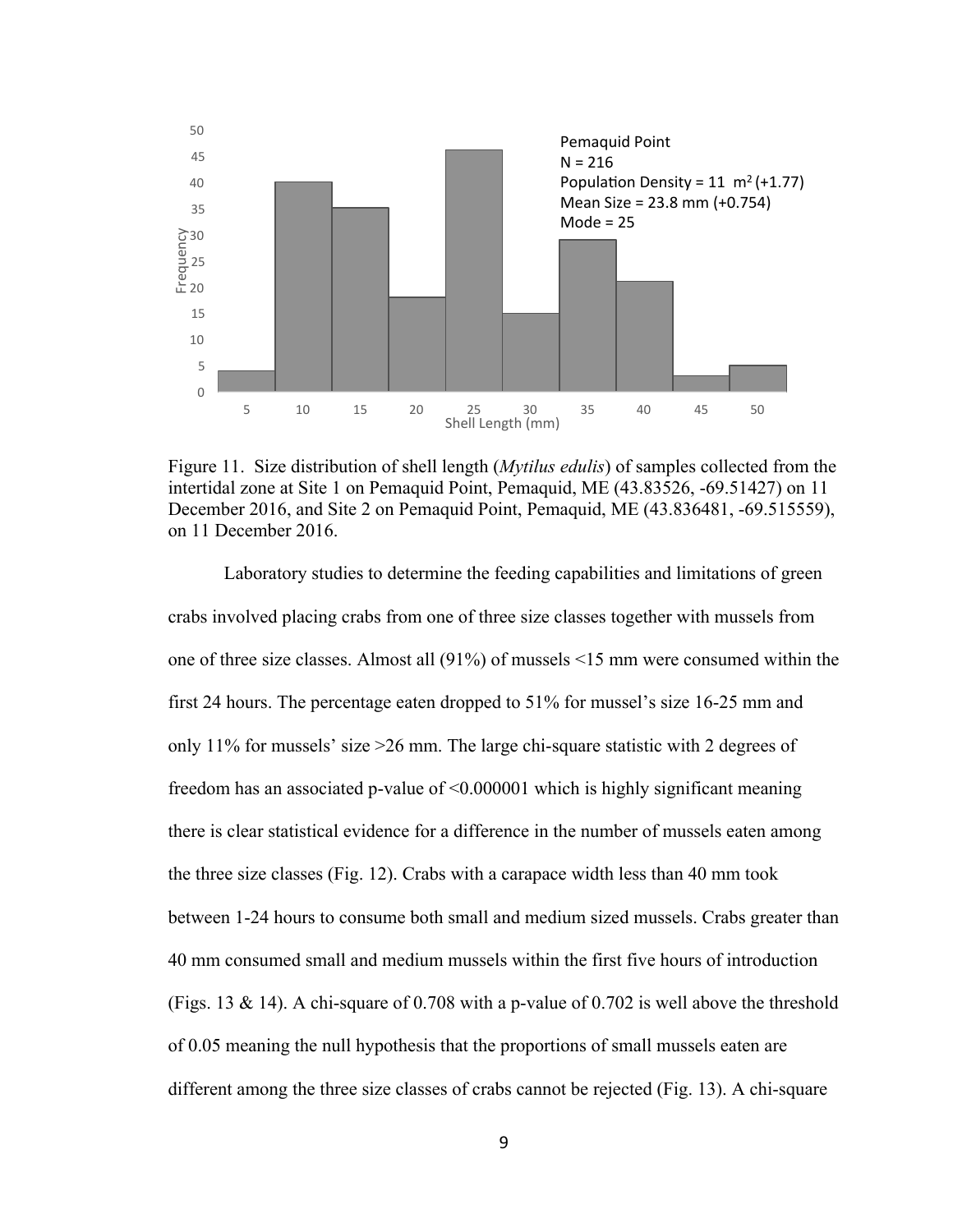of 8.602 with a p-value of 0.014 means that there is a statistical difference between the number of mussels eaten in the medium size class by each of the three size classes of crabs (Fig. 14). Crabs with a carapace width under 50 mm were unable to eat mussels in the largest size class, whereas crabs in the largest size class of >50 mm could consume this size class of mussels within 1-15 hours following introduction. A large chi-square and an associated p-value of <0.00001 means that there is also a statistical difference between the number of the largest size class of mussels by each of the three size classes of crabs (Fig. 15).



Figure 12. Frequency of mussels (*Mytilus edulis*) consumed by *Carcinus maenas* based on length of shell. Crabs used in this study ranged from 22 mm to 81 mm. The average carapace width of crabs used in this study was 36 mm.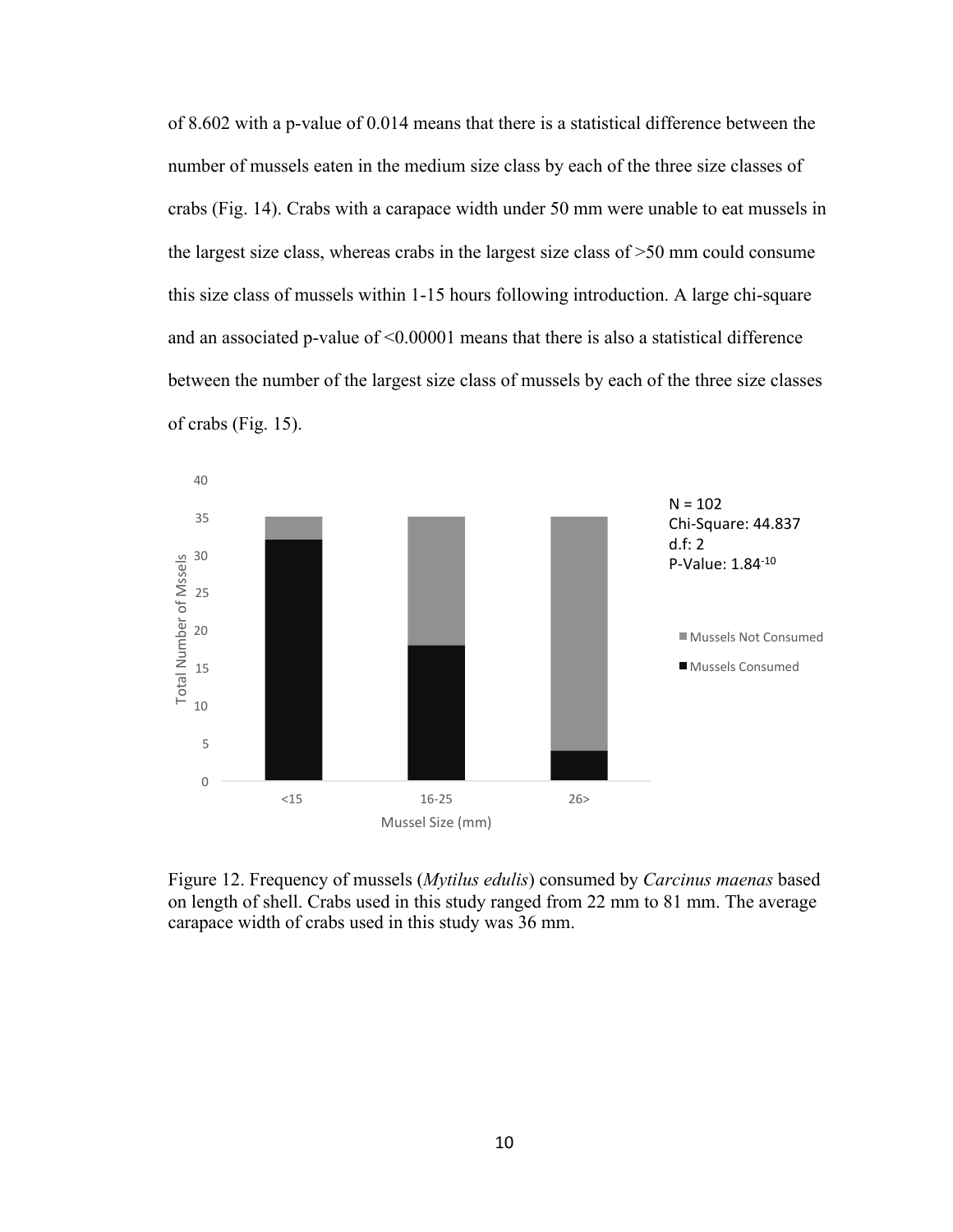

Figure 13. Relationship between carapace width of *Carcinus maenas* and time to consumption of *Mytilus edulis* <15 mm length. Mussels not consumed after 24 hours (indicated by the blue line) are represented at the 25-hour mark. Each point represents data from a different individual. Water was kept at 10°C for the duration of feeding.



Figure 14. Relationship between carapace width of *Carcinus maenas* and time to consumption of *Mytilus edulis* with a length of 16-25 mm. Mussels not consumed after 24 hours (indicated by the blue line) are represented at the 25-hour mark. Each point represents data from a different individual. Water was kept at 10°C for the duration of feeding.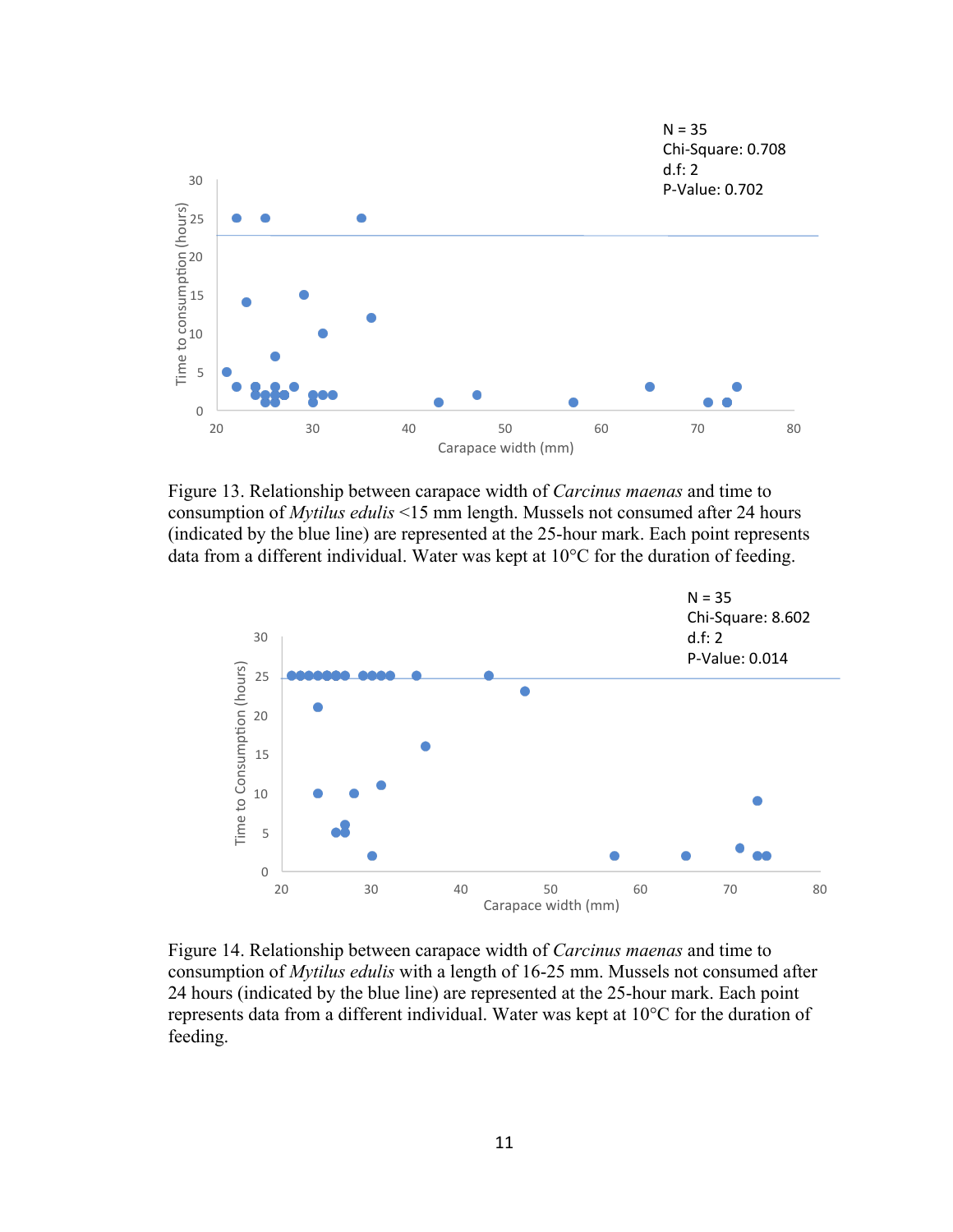

Figure 15. Relationship between carapace width of *Carcinus maenas* and time to consumption of *Mytilus edulis* with a length of 26 mm or greater. Mussels not consumed after 24 hours (indicated by the blue line) are represented at the 25-hour mark. Each point represents data from a different individual. Water was kept at 10°C for the duration of feeding.

## DISCUSSION

Green crab recruits  $(< 10 \text{ mm CW})$  were found in the highest abundance along the outer coast. Sites with the highest number of recruits also had the highest population densities. A small percentage of large adult green crabs were found further up river. Historical records indicate blue mussels have been found at all ten field sites. Mussels were only found along outer coast sites with almost half of the mussels found being larger than those consumed by the largest green crabs studied in the lab.

*Carcinus maenas* was found in the highest abundance on wave exposed coastal sites with predominantly cobblestone (ranging from 10-50 cm) habitat (Figs. 8 & 9). The highest number of recruits were found at Pemaquid Point and the Thread of Life; however, recruitment was high as shown by a mean carapace width  $\leq 10$  mm for all sites except the town of Damariscotta and Dodge point (Figs. 1-9). This suggests that the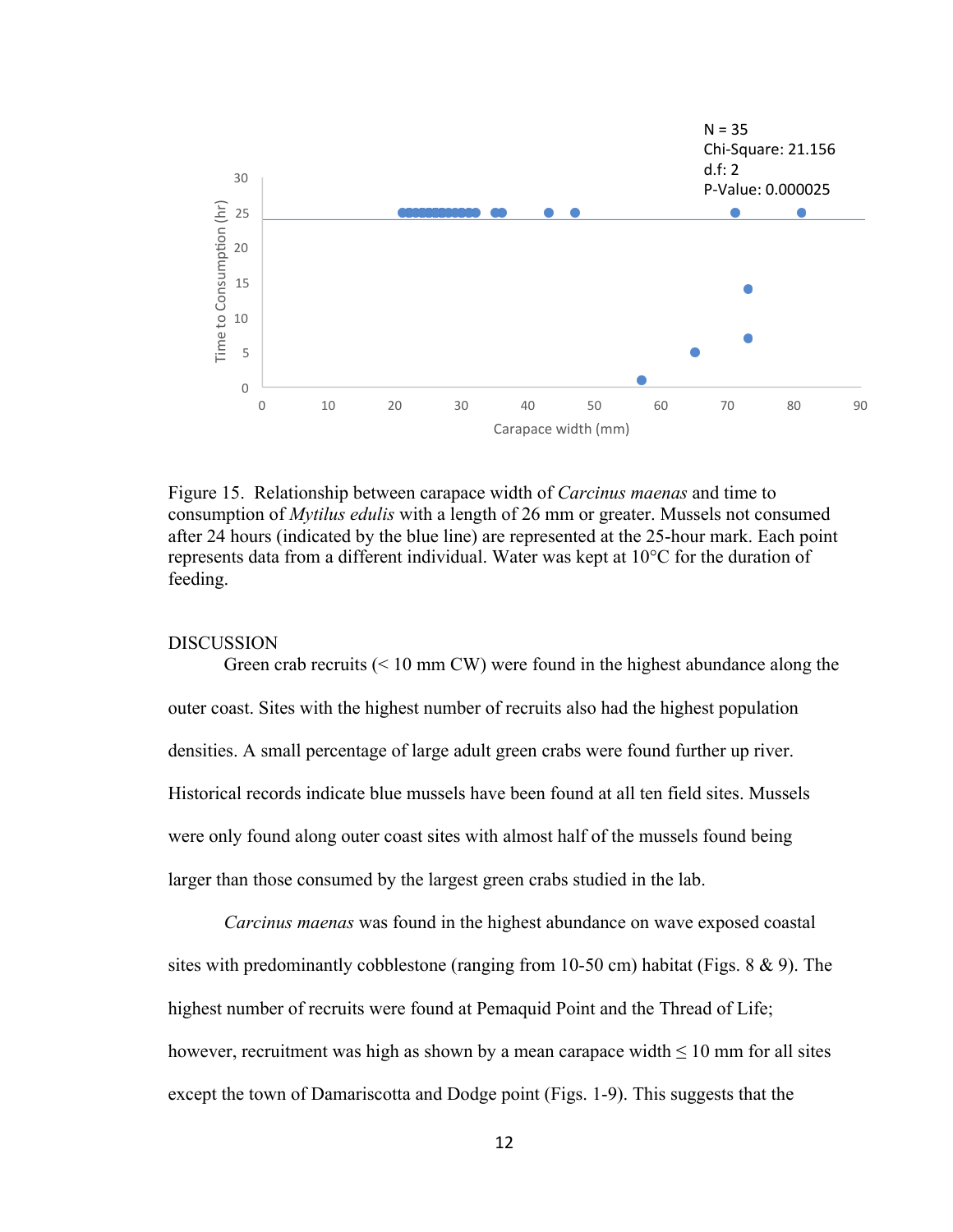original hypothesis that warm water would drive an upriver population explosion was unsupported. A study done by Palma et al. (1999) newly settled lobsters and rock crabs were most abundant on exposed coastal sites, with abundance decreasing at sites upriver. They suggest that the increase in distance from potential offshore larval sources combined with factors such as larval mobility and physiological tolerance could explain the pattern of decreasing recruits further up the estuary (Palma et al., 1999). Other studies suggest onshore wind-driven currents and tidal amplitude influence the ability of larvae of other decapods to enter estuaries (Eggleston and Armstrong, 1995; Mense et al., 1995; Morgan et al., 1996). For the Damariscotta River, strong flood tides allow for adequate larval transport out of the estuary toward the open coast, however weaker ebb tides and constrictions such as Fort Island and Glidden Ledge make it more difficult for juveniles to reenter the estuary (Fig. 1).

No green crab recruits were found during intertidal surveys at 29 Water St or on the bank of the boat ramp in Damariscotta, ME (Fig. 2). Mean size and population density increased at Dodge Point which is slightly downriver from the town of Damariscotta (Fig. 1). The largest crab found during intertidal surveys was recorded at Dodge Point and evidence of recruitment there was low (Fig. 3). The tendency of older adult crabs to migrate into sheltered environments has been shown for various crab species including *Cancer irroratus* (Palma et al., 1999), *Cancer magister* (Smith and Jamieson, 1991), and *Carcinus maenas* (Abelló et al., 1997). Alternatively, Lohrer and Whitlatch (1997) found almost no green crabs along the eastern US at high-energy sites where the substrate consisted mostly of gravel or rock. Similarly, in western North America, green crabs have colonized protected embayment's but were found in low

13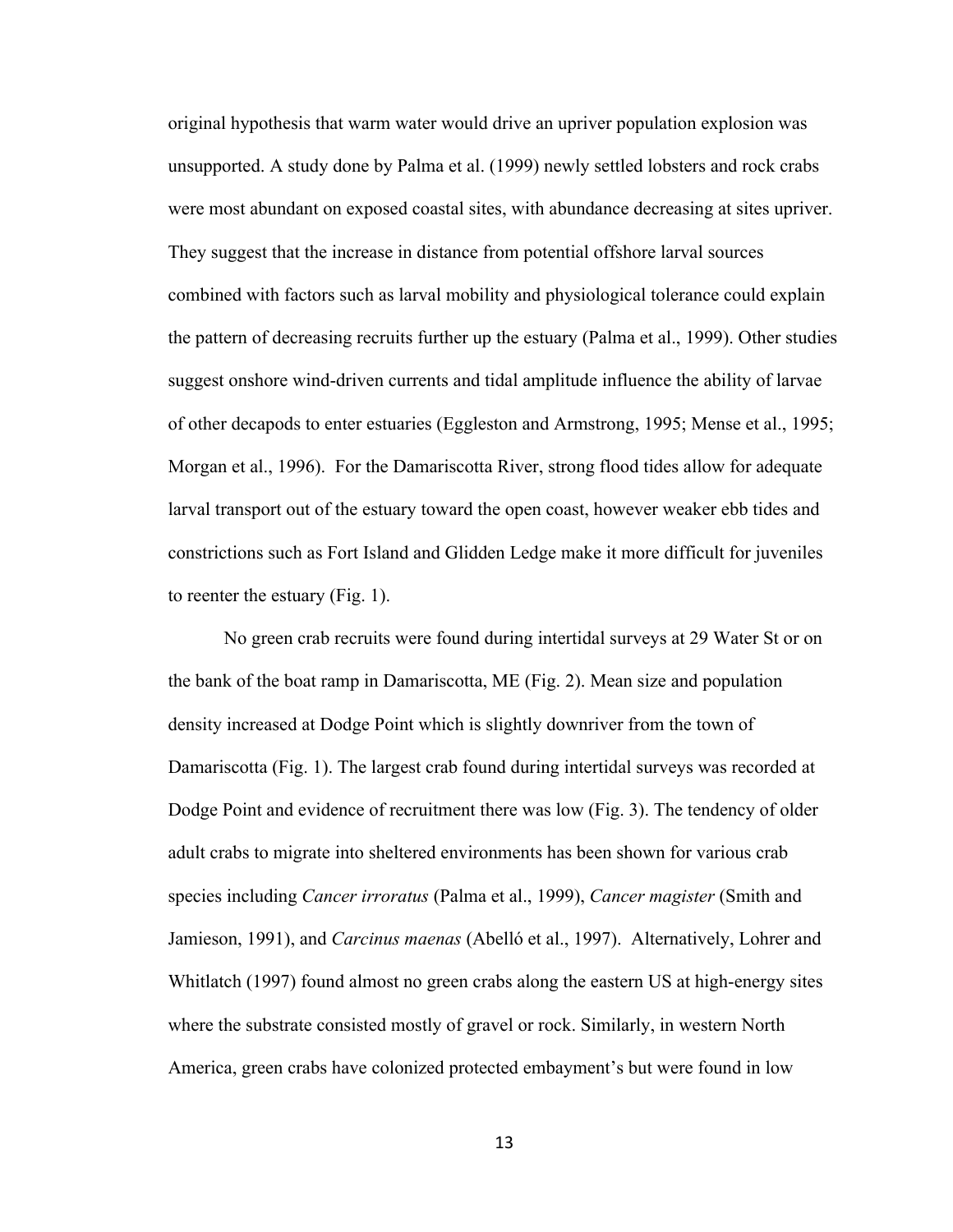abundance in rocky habitats, a habitat where they are found on the European coast and where they were found in the highest abundance during this study .The factors affecting adult green crab distribution remain unclear as habitat and distribution of green crabs vary greatly depending on the geographic location they inhabit (Groshloz and Ruiz, 1996). They can be found in rocky intertidal, unvegetated intertidal, subtidal mud and sand, as well as saltmarsh and seagrass habitats (Ray, 2005).

Subtidal green crabs, sampled with traps, were significantly larger than those recorded in the intertidal zone (Figure 11). This suggests that bigger adults are present at the Darling Marine Center, but remain subtidal during low tide. It is possible that larger crabs move subtidal during low tide to avoid predation by gulls before moving up the shore as the tide comes back in (Ellis et al. 2005).

Blue mussels, a common prey species of the green crab, were only found at two out of the ten sites sampled (Fig. 12). Despite mussel shells being found at two of the other sites, their condition made it impossible to confidently determine what caused the shell to break in half or where the shells came from. It is possible that empty shells were dumped after being harvested by humans, meaning the mussels found might not be from the Damariscotta River. The average size of live mussels seen at Pemaquid Point was much smaller than the broken shells found at both Sand Cove and Lowes Cove. Mussels at Pemaquid Point had an average size of 23.8 mm, which is within the middle size class of mussels used in feeding trials (Fig. 13). Roughly 51% of mussels this size was consumed during the laboratory experiment, with that percent dropping to only 11% as mussel size increased past 26 mm (Fig. 13). Only crabs with a carapace width of 50 mm or higher could consume mussels past 26 mm (Fig. 16). Historical records on blue mussel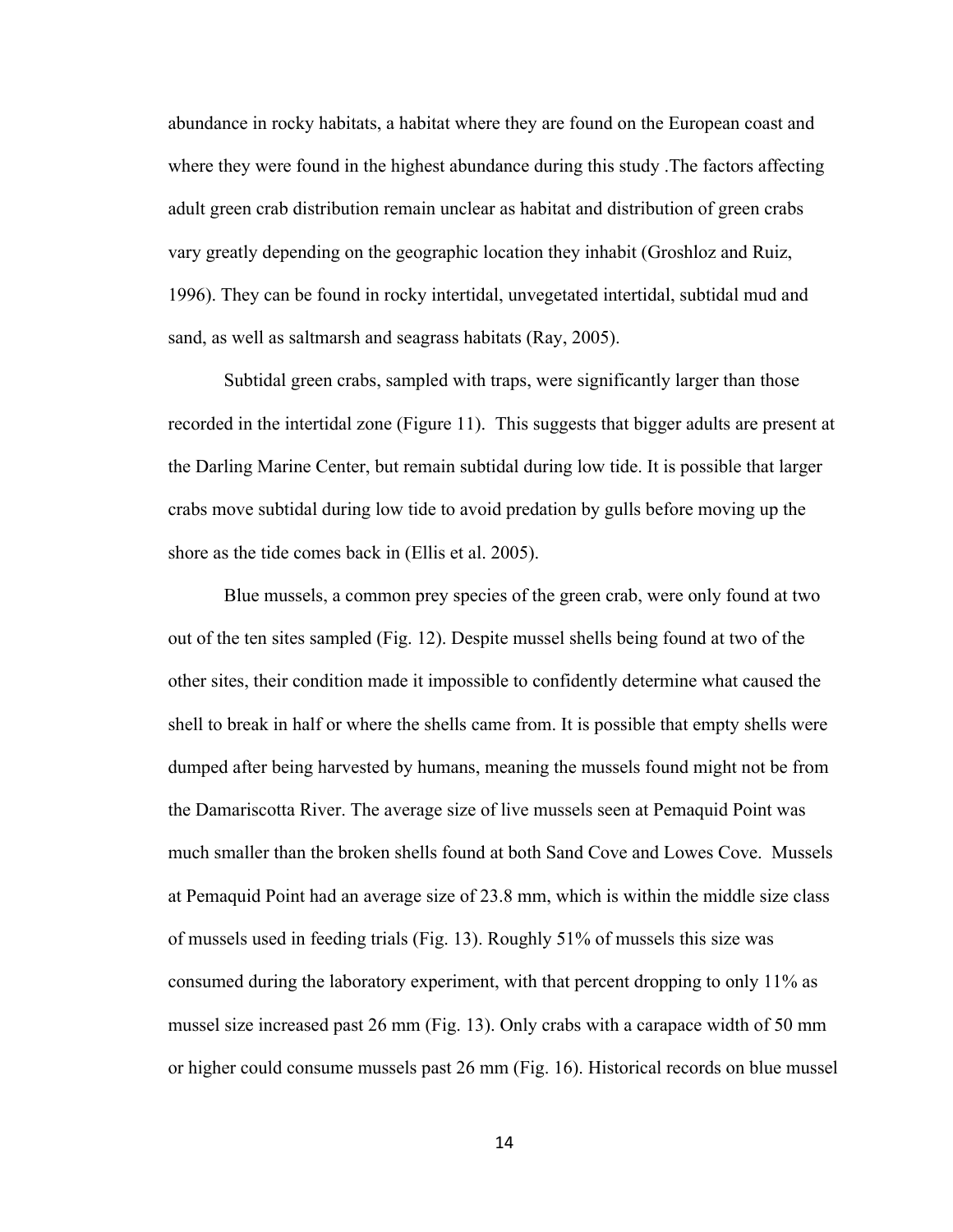size suggest that mussels on Rutherford Island (the location of the Thread of Life and Sand Cove) measured 110 mm in length and were up to 25 years old (Voorhees, 1994). This suggests that something other than green crab predation is preventing the growth of mussels along the Damariscotta. Harvesting of blue mussels is one explanation for the lack of adult blue mussels along the Damariscotta. Most of the commercial landings of the blue mussel on the East Coast of the United States comes from Maine and Massachusetts. Little information is available on the size of the blue mussel fishery in Maine because most of its harvest comes from unmanaged wild mussel beds that are subject to much less control than other commercial shellfisheries (Newell 1989). If larger mussels could grow in the intertidal zone, then it is possible that they could coexist with predators such as the European green crab since results from this study indicate they are only able to prey upon small mussels. The continued foraging of natural blue mussel beds along the coast of Maine, could result in the complete loss of the blue mussel from the intertidal zone.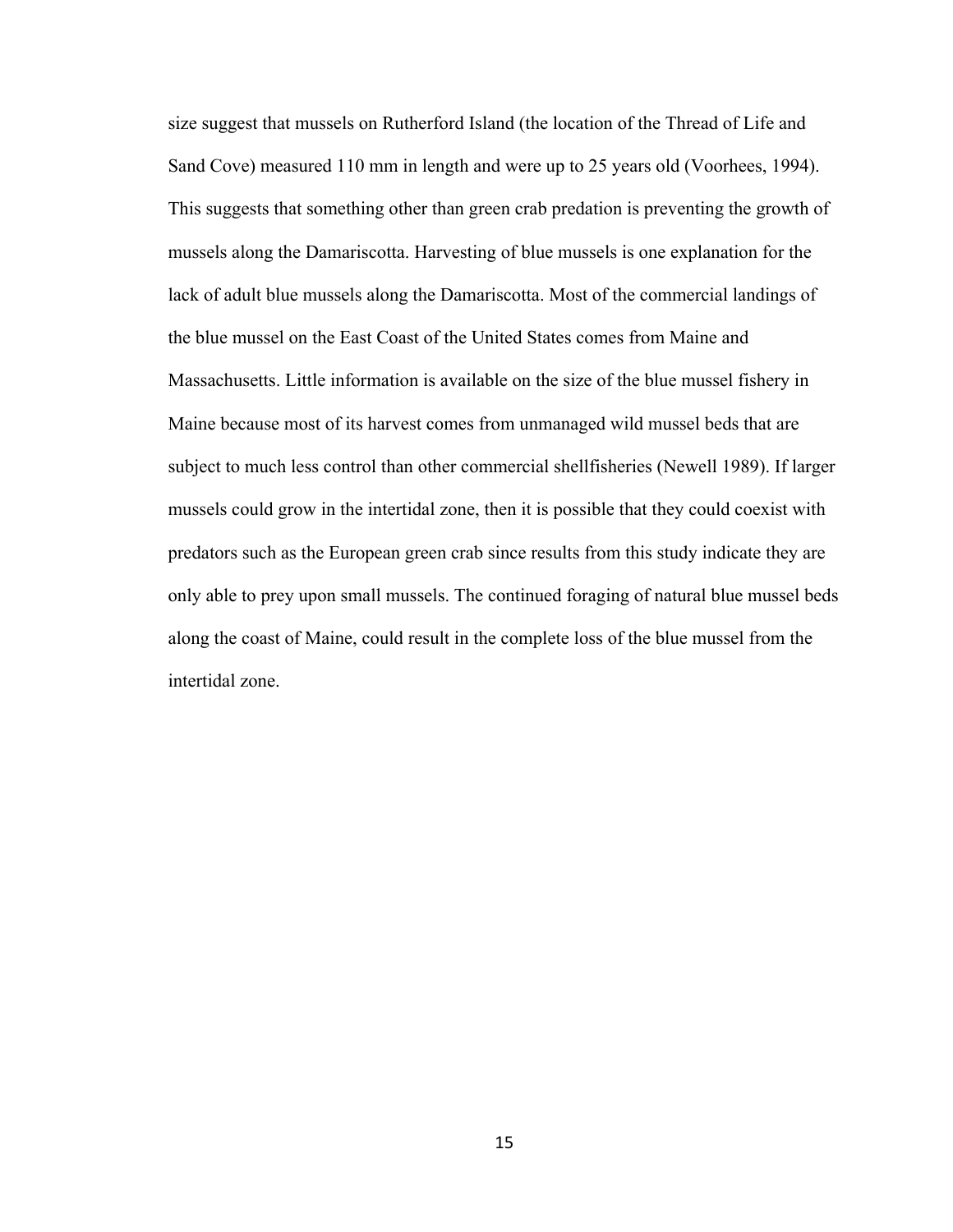REFERENCES

- Abelló, P., Aagaard, A., Warman, C.G., Depledge, M. H. 1997. Spatial variability in the population structure of the shore crab Carcinus maenas (Crustacea: Brachyura) in a shallow-water, weakly tidal fjord. Mar. Ecol. Prog. Ser. 147: 97-103.
- Berrill, M. 1982. The life cycle of the green crab *Carcinus maenas* at the northern end of its range. J. Crust. Biol. 2: 31-39.
- Blakeslee, A. M. H., McKenzie, C. H., Darling, J. A., Byers, J. E., Pringle, J. M. and
- Cohen, A.N., J.T. Carlton and M.C. Fountain. 1995. Introduction, dispersal and potential impacts of the green crab Carcinus maenas in San Francisco Bay, California. Mar. Biol. 122: 225-237.
- Dawirs, R.R., C. Pueschel and F. Schorn. 1986. Temperature and growth in *Carcinus maenas* L. (Decapoda: Portunidae) larvae reared in the laboratory from hatching through metamorphosis. J. Exp. Mar. Biol. Ecol. 100: 47-74.
- Donahue, M. J. Nichloas, A., Santamaria. C. A., League-Pike, P. A., Krediet, C. J., Perez, K. O., and Shulman, M. J. 2009. Predation Risk, Prey Abundance, and the Vertical Distribution of Three Brachyuran Crabs on Gulf of Maine Shores. J. Crust. Biol. 29: 523-531.
- Eggleston, D.B., Armstrong, D.A. 1995. Pre- and post-settlement determinants of estuarine Dungeness crab recruitment. Ecol. Monogr. 65: 193–216.
- Ellis, J.C., W. Chen, B. O'Keefe, M.J. Shulman and J.D. Witman. 2005. Predation by gulls on crabs in rocky intertidal and shallow subtidal zones of the Gulf of Maine. J. Exp. Mar. Biol. Ecol. 324: 31-43.
- Fincham, M. W. 1996. An endless invasion? Green Crabs, New England Intruders, Move West. Maryland Sea Grant.
- Grosholz, E. D., and G. M. Ruiz. 1996. Predicting the impact of introduced marine species: lessons from the multiple invasions of the European green crab *Carcinus maenas*. Biol. Cons. 78: 59-66.
- Leonard, G. H., Levine, J. M., Schmidt, P. R., Bertness, M. D. 1998. Flow-Driven Variation in Intertidal Community Structure in a Maine Estuary. Ecol. Soc. Amer. 79: 1395-1411.
- Lohrer, A.N. and R.B. Whitlatch. 1997. Ecological studies on the recently introduced Japanese shore crab (*Hemigrapsus sanguineus*), in Eastern Long Island Sound. In: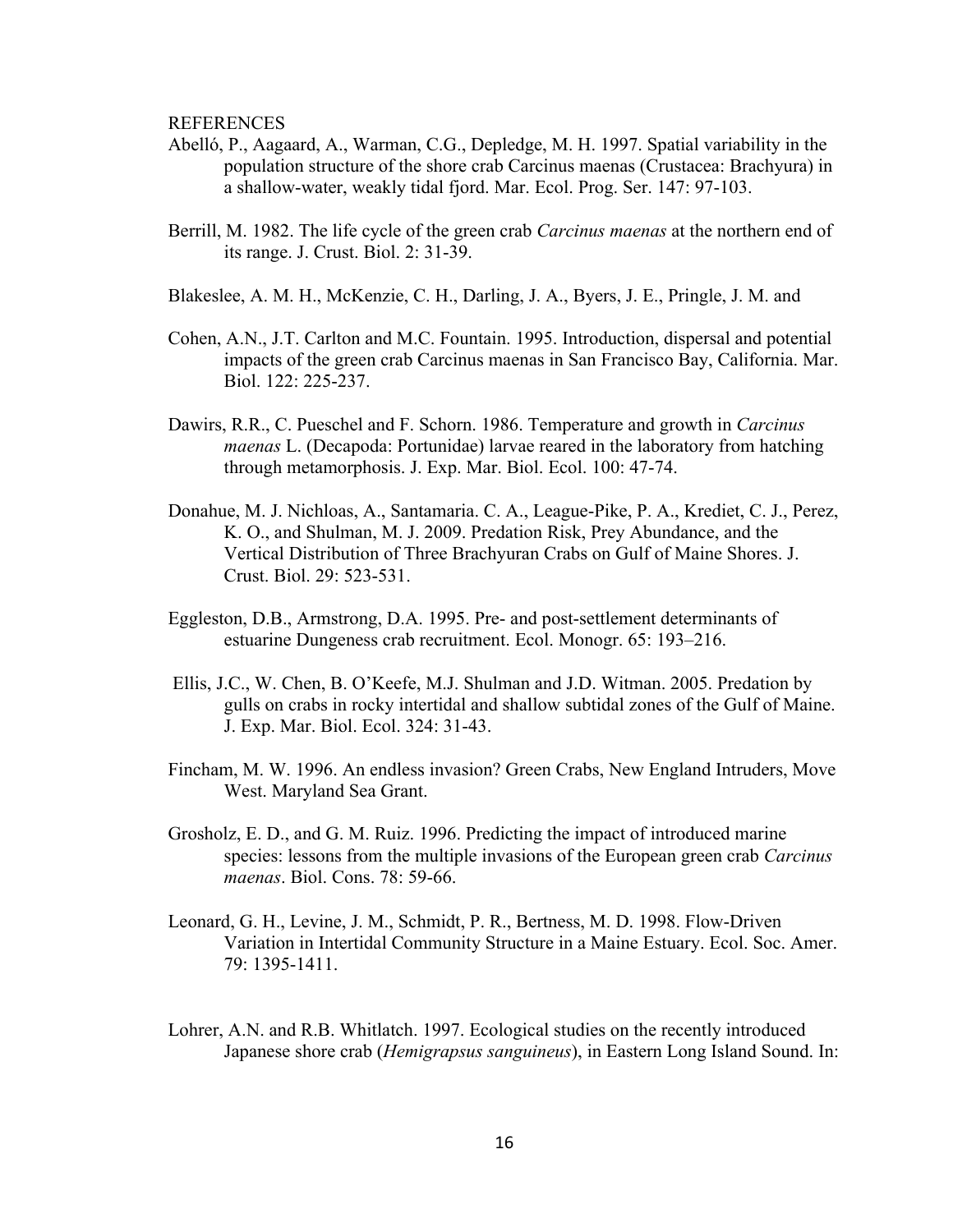Balcom, N.C. (ed.) Proc 2nd Northeast Conference on Nonindigenous Aquatic Nuisance Species. Connecticut Sea Grant College, University of Connecticut, Groton, CT. 49-60.

- Menge, B. A. 1983. Components of predation intensity in the low zone of the New England rocky intertidal region. Oecol. 58: 141-155.
- Mense, D.J., Posey, M.H.,West, T., Kincheloe, K. 1995. Settlement of brachyuran postlarvae along the North Carolina coast. Bull. Mar. Sci. 57: 793–806.
- Moody, K.E. and Steneck, R.S. 1993. Mechanisms of predation among large decapod crustaceans of the Gulf of Maine Coast: functional vs. phylogenetic patterns. J. Exp. Mar. Biol. Ecol. 168: 111-124.
- Morgan, S.G., Zimmer-Faust, R.K., Heck, Jr. K.L., Coen, L.D. 1996. Population regulation of blue crabs Callinectes sapidus in the northern Gulf of Mexico: postlarval supply. Mar. Ecol. Prog. Ser. 133: 73–88.
- Newell, R. I. E. 1989. Species Profiles: Life Histories and Environmental Requirements of Coastal Fisheries and Invertebrates (North and Mid-Atlantic) Blue Mussel. Biological Report 82 (11.102).
- Palma, A. T., Steneck, R.S., Wilson, C.J. 1999. Settlement-driven, multiscale demographic patterns of large benthic decapods in the Gulf of Maine. J. Exp. Mar. Biol. Ecol. 241: 107-136.
- Ray, G.L. 2005. Invasive animal species in marine and estuarine environments: biology and ecology. Aquatic Nuisance Species Research Program, U.S. Army Corps of Engineers. ERDC/EL TR-05-2. January 2005.
- Roman, J. (2006). Diluting the founder effect: cryptic invasions expand a marine invader's range. Proc. Biol. Sci. 273, 2453-2459.
- Roman, J. (2010). A hitchhiker's guide to the Maritimes: anthropogenic transport facilitates long-distance dispersal of an invasive marine crab to Newfoundland. Divers. Distrib. 16, 879-891.
- Smith, B.D., Jamieson, G.S. 1991. Movement, spatial distribution, and mortality of male and female Dungeness crab Cancer magister near Tofino, British Colombia. Fish. Bull. 89: 137-148.
- Sorte, C. JB., Davidson, V. E., Franklin. M. C., Benes, K. M., Doellman, M. M., Etter, R. J., Hannigan, R. E., Lubchenco, J., Menge, B. A. 2017. Long-term decline in an intertidal foundation species parallel shifts in community composition. Glo. Chan. Bio. 23: 341-352.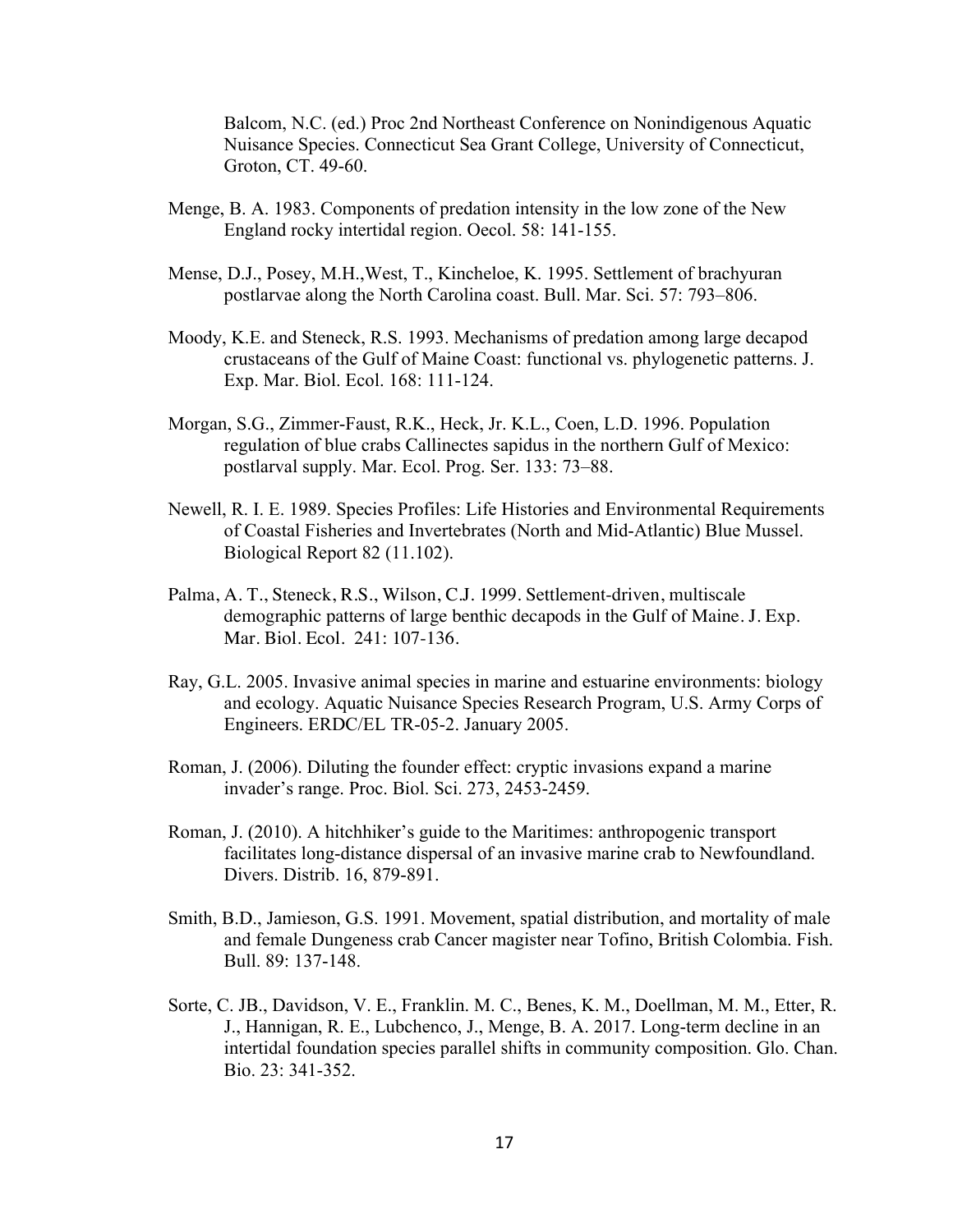- Vermeij, G. J. 1982. Environmental change and the evolutionary history of the periwinkle *Littorina littorea* in North America. Evol. 36: 561-580.
- Voorhees, P.J. 1994. Temporal demographic patterns for a subtidal population *Mytilus Edulis* (Linnaeus) (Master's thesis, in Oceanography, University of Maine).
- Zeng, C., P. Abello and E. Naylor. 1999. Endogenous tidal and semilunar molting rhythms in early juvenile shore crabs *Carcinus maenas*: Implications for adaptation to a high intertidal habitat. Mar. Ecol. Prog. Ser. 191: 257-266.